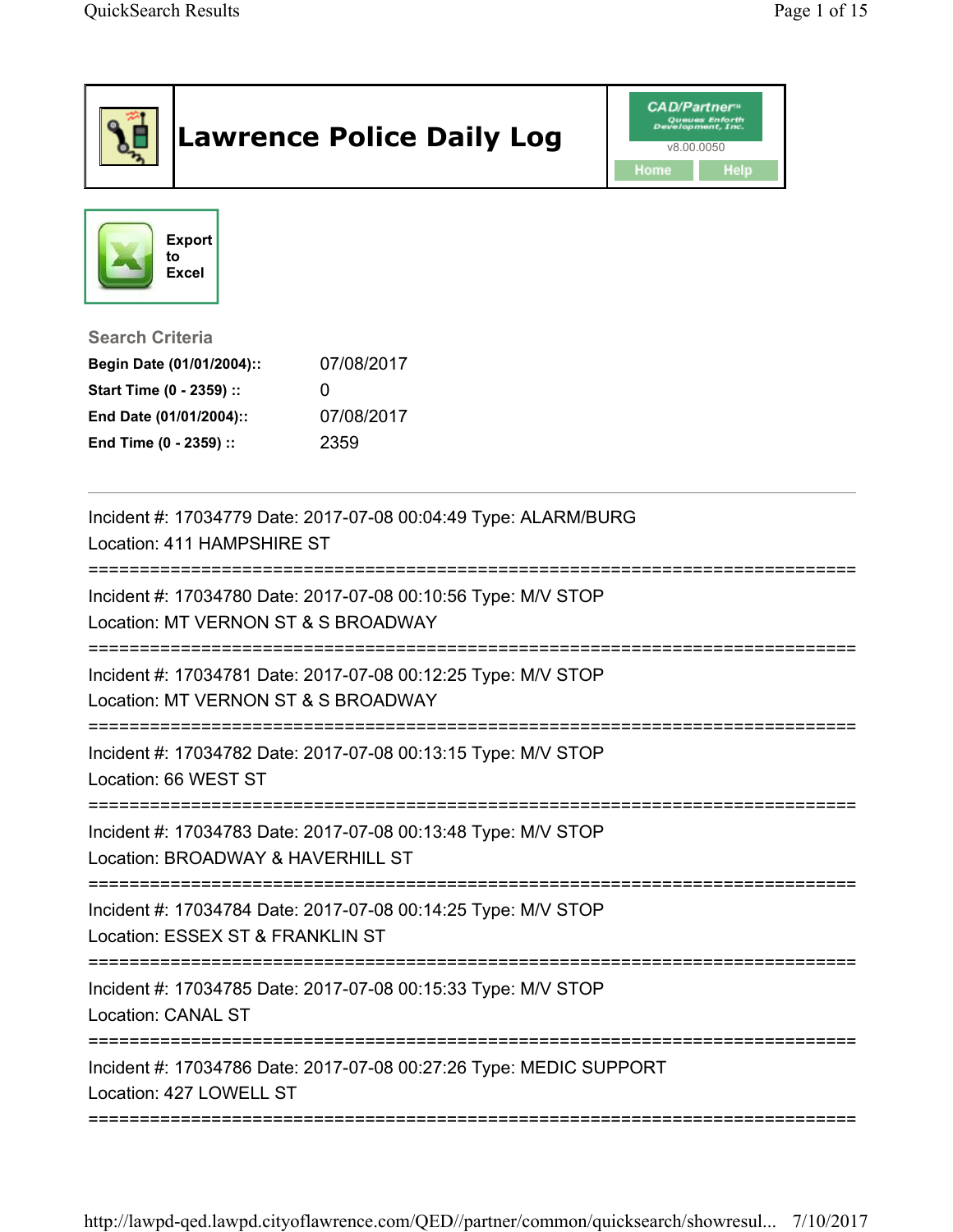| Incident #: 17034787 Date: 2017-07-08 00:29:01 Type: DISTURBANCE<br>Location: ESSEX ST & WINTER ST                                                   |
|------------------------------------------------------------------------------------------------------------------------------------------------------|
| Incident #: 17034791 Date: 2017-07-08 00:30:08 Type: DOMESTIC/PROG<br>Location: 494 HAVERHILL ST                                                     |
| Incident #: 17034788 Date: 2017-07-08 00:30:37 Type: M/V STOP<br>Location: MELVIN ST & OXFORD ST<br>======================================           |
| Incident #: 17034789 Date: 2017-07-08 00:36:19 Type: NOISE ORD<br>Location: 212 ABBOTT ST                                                            |
| Incident #: 17034790 Date: 2017-07-08 00:36:45 Type: NOISE ORD<br>Location: 550 BROADWAY #206                                                        |
| Incident #: 17034792 Date: 2017-07-08 00:57:30 Type: SUICIDE ATTEMPT<br>Location: 60 WEARE ST                                                        |
| Incident #: 17034793 Date: 2017-07-08 01:09:01 Type: DISORDERLY<br>Location: 214 ABBOTT ST                                                           |
| Incident #: 17034794 Date: 2017-07-08 01:13:36 Type: MAN DOWN<br>Location: BAVARIAN CLUB / 41 KNOX ST                                                |
| Incident #: 17034795 Date: 2017-07-08 01:20:14 Type: DISTURBANCE<br>Location: 36 E LAUREL ST                                                         |
| Incident #: 17034796 Date: 2017-07-08 01:27:55 Type: MAL DAMG PROG<br>Location: 2 LEXINGTON ST                                                       |
| Incident #: 17034797 Date: 2017-07-08 01:41:28 Type: M/V STOP<br>Location: LEXINGTON ST & MYRTLE ST<br>=========================<br>================ |
| Incident #: 17034798 Date: 2017-07-08 01:45:45 Type: A&B D/W/ PROG<br>Location: GARDEN ST & JACKSON ST                                               |
| Incident #: 17034799 Date: 2017-07-08 01:57:48 Type: NOISE ORD<br>Location: 384 MARKET ST                                                            |
| Incident #: 17034800 Date: 2017-07-08 01:58:44 Type: TOW OF M/V                                                                                      |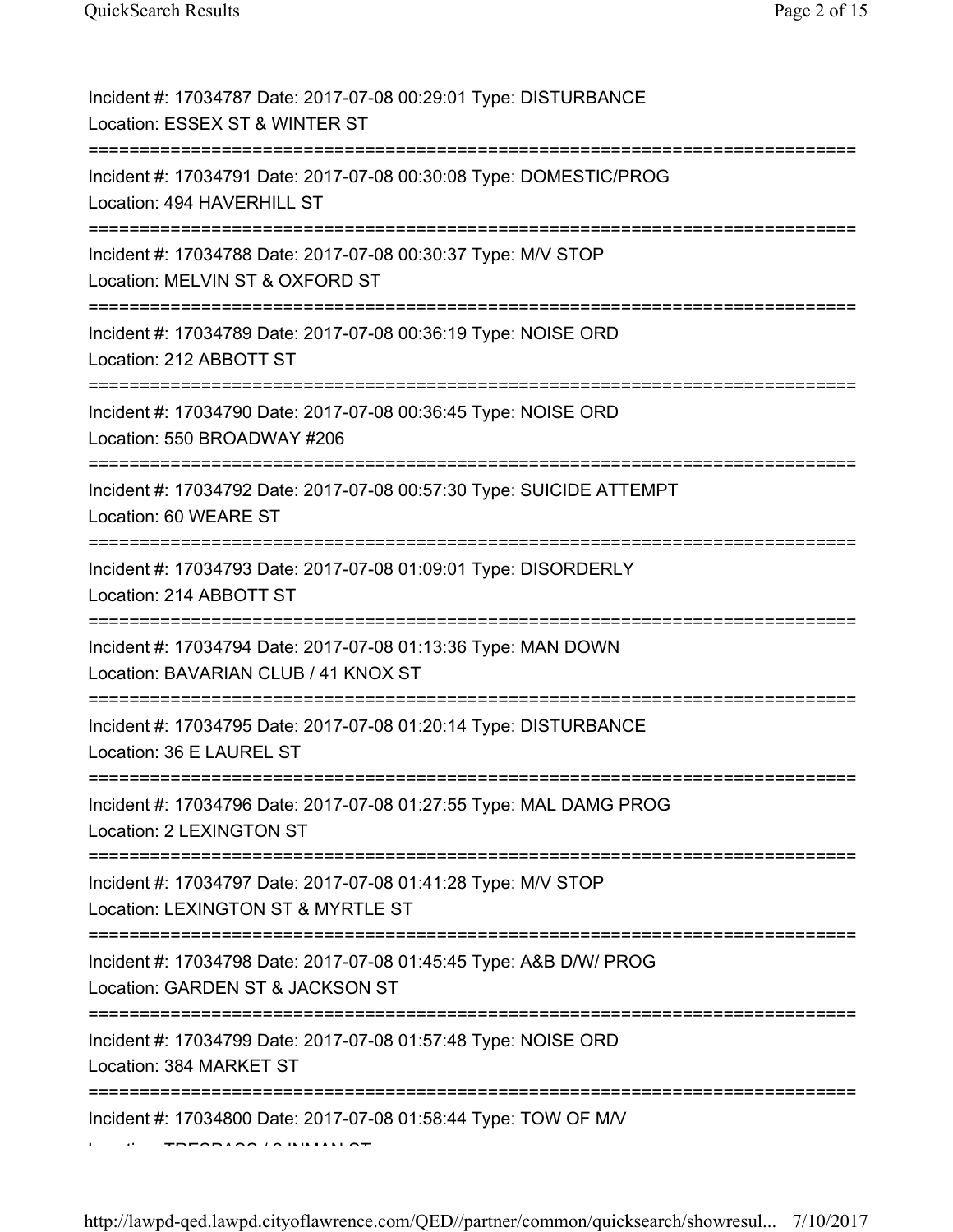| Incident #: 17034801 Date: 2017-07-08 02:00:16 Type: SPECIAL CHECK<br>Location: 115 PERRY AV                                                    |
|-------------------------------------------------------------------------------------------------------------------------------------------------|
| Incident #: 17034802 Date: 2017-07-08 02:11:22 Type: TRESPASSING<br>Location: 229 ANDOVER ST                                                    |
| Incident #: 17034803 Date: 2017-07-08 02:14:52 Type: M/V STOP<br>Location: ESSEX ST & MILL ST                                                   |
| Incident #: 17034804 Date: 2017-07-08 02:22:48 Type: NOISE ORD<br>Location: MCDONALDS / 50 BROADWAY                                             |
| Incident #: 17034805 Date: 2017-07-08 02:24:46 Type: DISTURBANCE<br>Location: SAM'S FOOD STORE / 389 BROADWAY<br>------------------------------ |
| Incident #: 17034806 Date: 2017-07-08 02:26:06 Type: M/V STOP<br>Location: 199 ESSEX ST                                                         |
| Incident #: 17034807 Date: 2017-07-08 02:27:19 Type: TRESPASSING<br>Location: 80 HOLLY ST                                                       |
| Incident #: 17034808 Date: 2017-07-08 02:31:59 Type: DISTURBANCE<br>Location: 360 BROADWAY                                                      |
| Incident #: 17034809 Date: 2017-07-08 02:37:04 Type: M/V STOP<br>Location: 500 ESSEX ST                                                         |
| :=======================<br>Incident #: 17034810 Date: 2017-07-08 02:38:21 Type: M/V STOP<br>Location: BROADWAY & HAVERHILL ST                  |
| Incident #: 17034811 Date: 2017-07-08 02:42:53 Type: M/V STOP<br>Location: 50 BROADWAY                                                          |
| Incident #: 17034812 Date: 2017-07-08 02:44:29 Type: M/V STOP<br>Location: GRAFTON ST & WINTHROP AV                                             |
| ==========================<br>Incident #: 17034813 Date: 2017-07-08 02:45:38 Type: NOISE ORD<br>Location: 38 FULTON ST FL 3                     |
|                                                                                                                                                 |

http://lawpd-qed.lawpd.cityoflawrence.com/QED//partner/common/quicksearch/showresul... 7/10/2017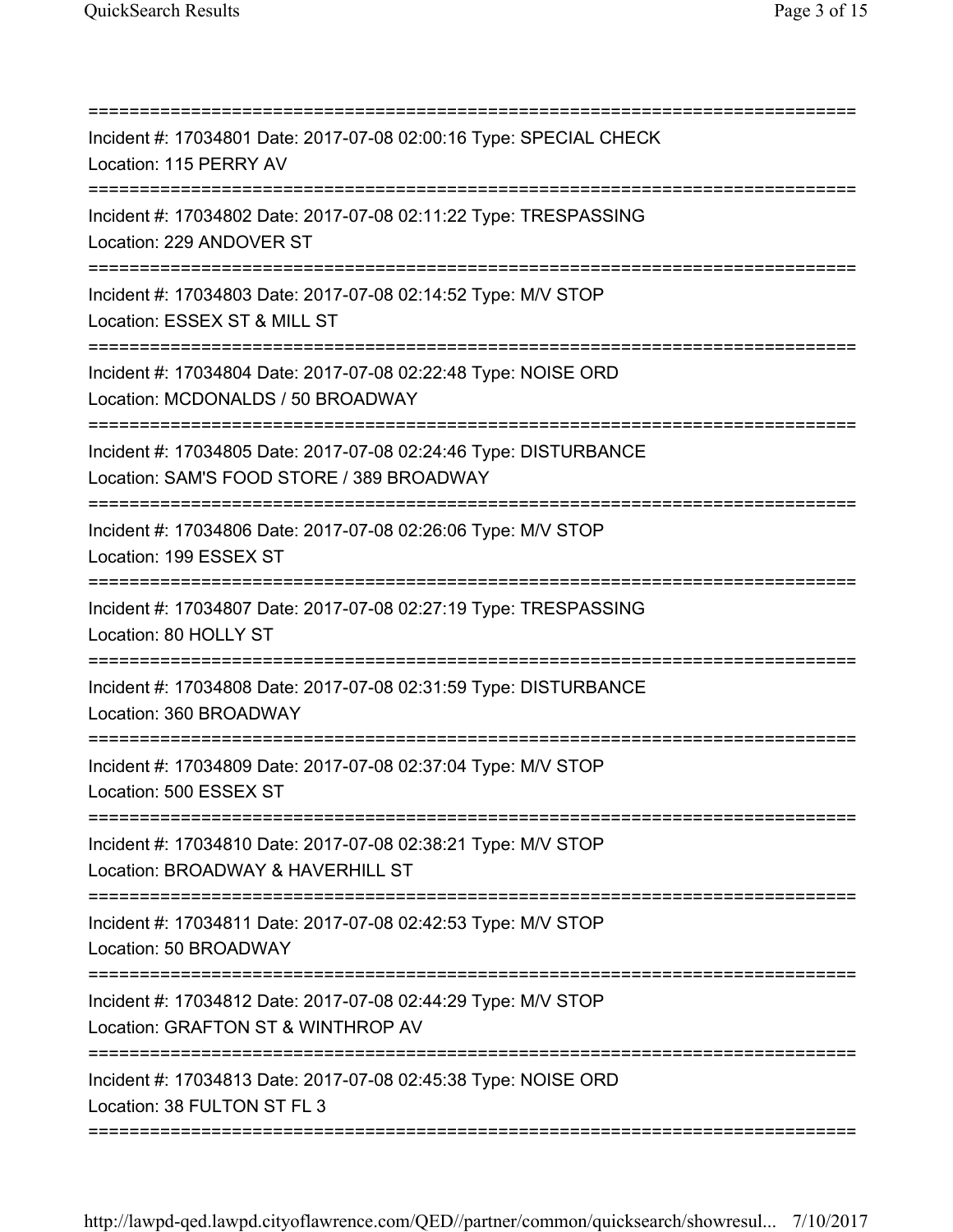| Incident #: 17034814 Date: 2017-07-08 02:47:12 Type: FIGHT<br>Location: 4 BENNINGTON ST                                                    |
|--------------------------------------------------------------------------------------------------------------------------------------------|
| Incident #: 17034815 Date: 2017-07-08 02:49:34 Type: M/V STOP<br>Location: AUBURN ST & CROSS ST<br>===========================             |
| Incident #: 17034816 Date: 2017-07-08 02:54:38 Type: M/V STOP<br>Location: ESSEX ST & WINTER ST<br>=====================================   |
| Incident #: 17034817 Date: 2017-07-08 02:56:46 Type: SUS PERS/MV<br>Location: CANAL ST & MILL ST                                           |
| Incident #: 17034818 Date: 2017-07-08 02:57:28 Type: NOISE ORD<br>Location: HALLENAN AV & TUDOR AV                                         |
| Incident #: 17034819 Date: 2017-07-08 03:15:51 Type: M/V STOP<br>Location: 365 BROADWAY                                                    |
| Incident #: 17034820 Date: 2017-07-08 03:18:46 Type: M/V STOP<br>Location: COMMON ST & NEWBURY ST                                          |
| Incident #: 17034823 Date: 2017-07-08 03:19:30 Type: THREATS<br>Location: S BROADWAY & ANDOVER<br>==========================               |
| Incident #: 17034821 Date: 2017-07-08 03:20:14 Type: NOISE ORD<br>Location: 74A WOODLAND ST                                                |
| Incident #: 17034822 Date: 2017-07-08 03:20:54 Type: FIRE WORKS<br>Location: ESSEX ST & JACKSON ST                                         |
| Incident #: 17034824 Date: 2017-07-08 03:27:27 Type: MISSING PERS<br>Location: HIGHFIELDS GROUP HOME / 18 BELLEVUE<br>-------------------- |
| Incident #: 17034825 Date: 2017-07-08 03:36:04 Type: M/V STOP<br><b>Location: CENTRAL BRIDGE</b>                                           |
| Incident #: 17034826 Date: 2017-07-08 03:45:50 Type: M/V STOP<br>Location: HAVERHILL ST & JACKSON ST                                       |
| Incident #: 17034827 Date: 2017-07-08 03:49:11 Type: SUS PERS/MV                                                                           |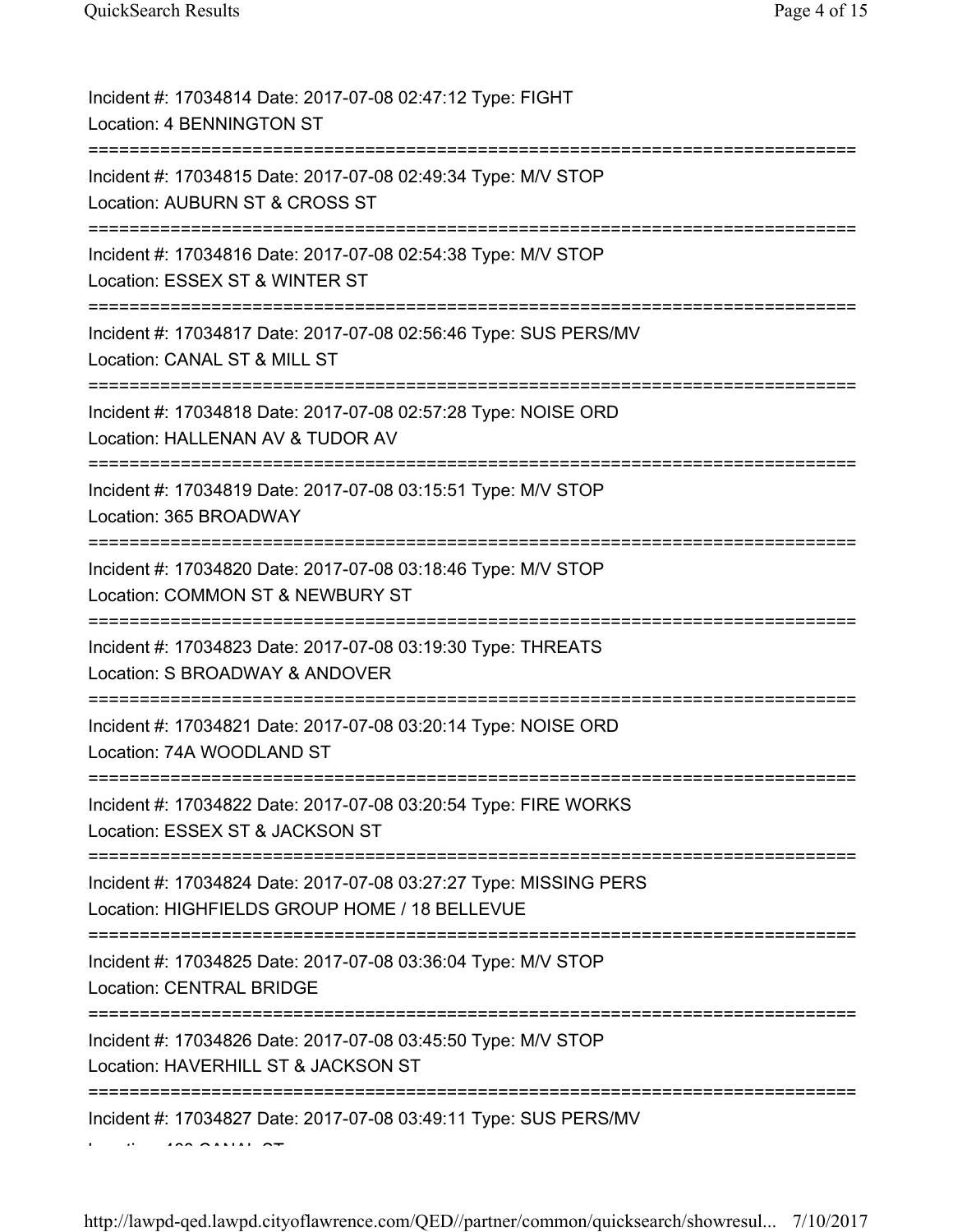| Incident #: 17034828 Date: 2017-07-08 03:52:59 Type: SUS PERS/MV<br>Location: KELLY'S FURNITURE / 0 BROADWAY<br>====================================== |
|--------------------------------------------------------------------------------------------------------------------------------------------------------|
| Incident #: 17034829 Date: 2017-07-08 04:01:15 Type: M/V STOP<br>Location: LEBANON ST & WHITE ST<br>=====================================              |
| Incident #: 17034830 Date: 2017-07-08 04:02:08 Type: M/V STOP<br>Location: CANAL ST & MARSTON ST                                                       |
| Incident #: 17034831 Date: 2017-07-08 04:07:47 Type: M/V STOP<br>Location: GRAFTON ST & WINTHROP AV                                                    |
| Incident #: 17034832 Date: 2017-07-08 04:08:11 Type: M/V STOP<br>Location: AMESBURY ST & COMMON ST                                                     |
| Incident #: 17034833 Date: 2017-07-08 04:09:09 Type: DISORDERLY<br>Location: DENNYS / 160 WINTHROP AV                                                  |
| =========================<br>Incident #: 17034834 Date: 2017-07-08 04:18:36 Type: M/V STOP<br>Location: CANAL ST & MARSTON ST                          |
| Incident #: 17034835 Date: 2017-07-08 04:21:46 Type: NOISE ORD<br>Location: 150 ARLINGTON ST                                                           |
| Incident #: 17034836 Date: 2017-07-08 04:46:54 Type: ALARMS<br>Location: HELEN CLEANERS / 313 BROADWAY                                                 |
| Incident #: 17034837 Date: 2017-07-08 05:02:35 Type: ALARMS<br>Location: SANTIAGO RESD. / 65 THORNDIKE ST                                              |
| :=======================<br>Incident #: 17034838 Date: 2017-07-08 06:26:45 Type: KEEP PEACE<br>Location: 119 WEARE ST                                  |
| Incident #: 17034839 Date: 2017-07-08 06:48:50 Type: M/V STOP<br>Location: LAWRENCE ST & LEBANON ST                                                    |
| Incident #: 17034840 Date: 2017-07-08 06:50:35 Type: M/V STOP<br>Location: LEBANON ST & WHITE ST                                                       |

===========================================================================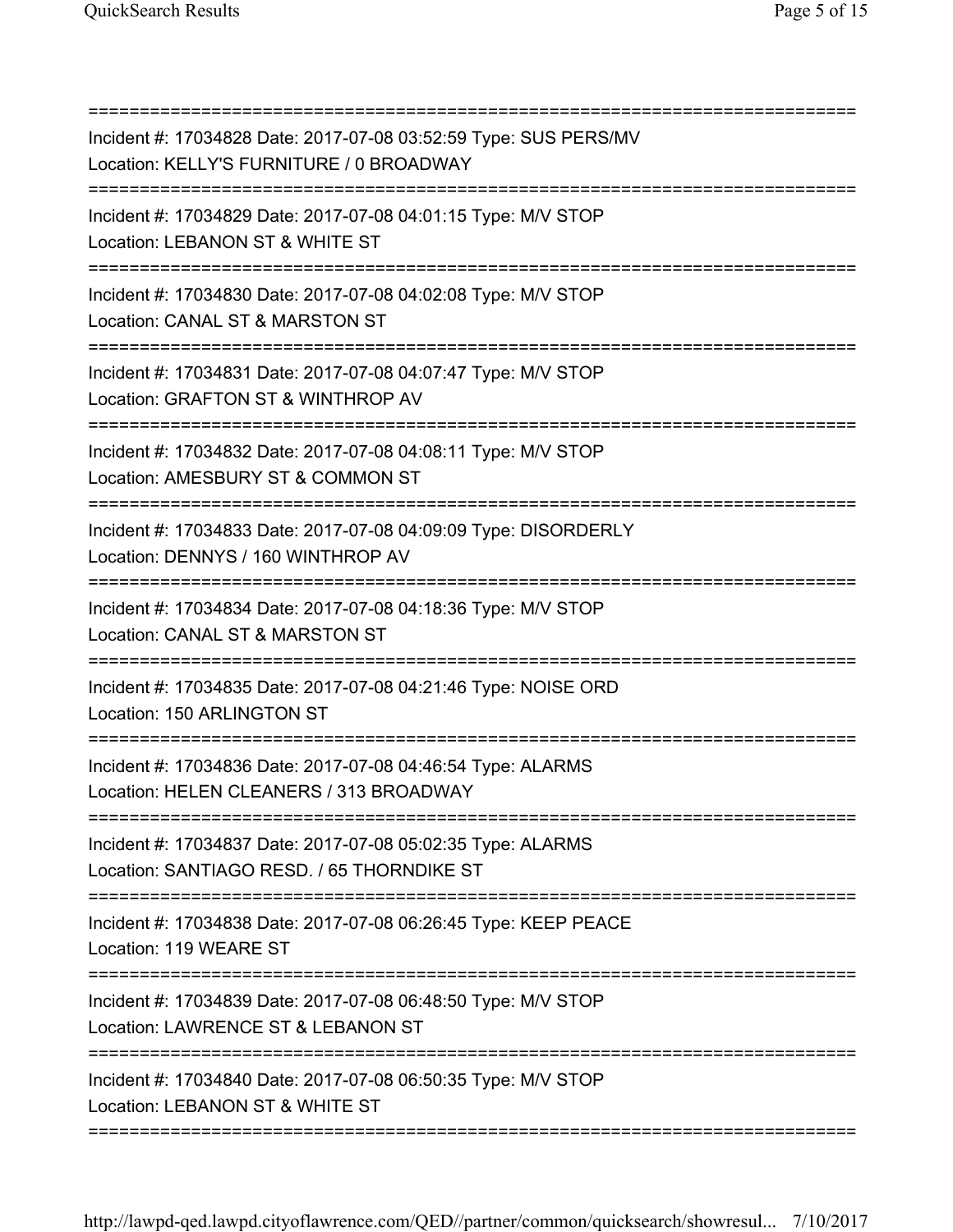| Incident #: 17034841 Date: 2017-07-08 07:11:49 Type: SUS PERS/MV<br>Location: CVS PHARMACY / 205 S BROADWAY                    |
|--------------------------------------------------------------------------------------------------------------------------------|
| Incident #: 17034842 Date: 2017-07-08 07:48:52 Type: MAL DAMAGE<br>Location: 262 E HAVERHILL ST                                |
| Incident #: 17034843 Date: 2017-07-08 07:57:55 Type: MV/BLOCKING<br>Location: 6 WENDELL ST                                     |
| Incident #: 17034844 Date: 2017-07-08 08:33:24 Type: WARRANT SERVE<br>Location: BROADWAY & CEDAR ST                            |
| Incident #: 17034845 Date: 2017-07-08 08:44:47 Type: WARRANT SERVE<br>Location: 76 MANCHESTER ST                               |
| Incident #: 17034846 Date: 2017-07-08 09:32:19 Type: PARK & WALK<br>Location: BRADFORD ST & BROADWAY                           |
| Incident #: 17034847 Date: 2017-07-08 09:40:47 Type: MEDIC SUPPORT<br>Location: 77 S UNION ST                                  |
| Incident #: 17034849 Date: 2017-07-08 09:47:41 Type: THREATS<br>Location: 139 S BROADWAY #1<br>=============================== |
| Incident #: 17034848 Date: 2017-07-08 09:51:01 Type: M/V STOP<br>Location: LOWELL ST & OXFORD ST                               |
| Incident #: 17034850 Date: 2017-07-08 09:59:29 Type: HIT & RUN M/V<br>Location: 697 LOWELL ST                                  |
| Incident #: 17034851 Date: 2017-07-08 10:06:27 Type: AUTO ACC/NO PI<br>Location: FRANKLIN ST & ESSEX ST                        |
| Incident #: 17034852 Date: 2017-07-08 10:08:23 Type: GENERAL SERV<br>Location: 274 BROADWAY                                    |
| Incident #: 17034853 Date: 2017-07-08 10:17:25 Type: DISTURBANCE<br>Location: 375 HAVERHILL ST                                 |
| Incident #: 17034854 Date: 2017-07-08 10:24:37 Type: AUTO ACC/NO PI                                                            |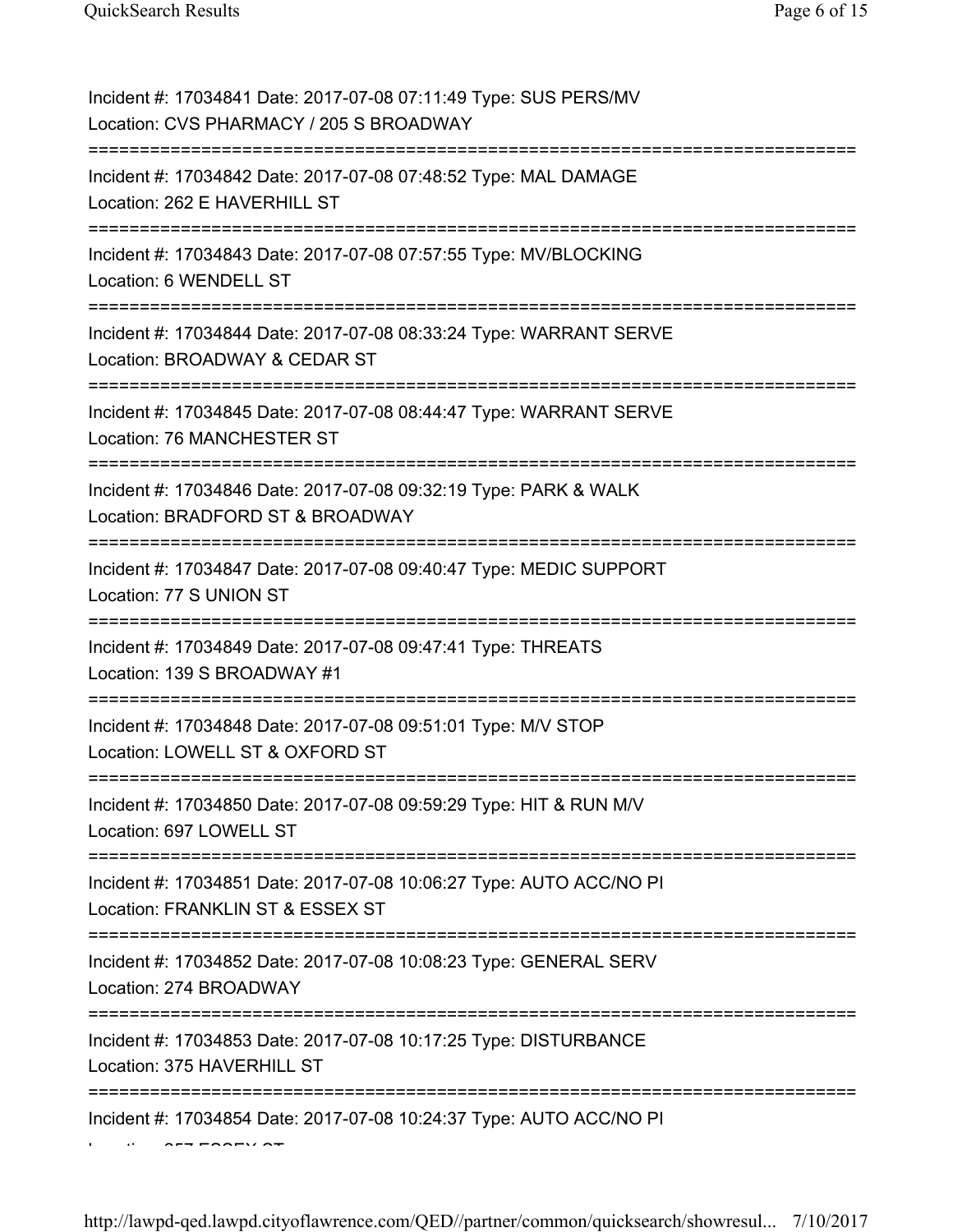| Incident #: 17034855 Date: 2017-07-08 10:31:09 Type: EXTRA SURVEIL<br>Location: 360 BROADWAY<br>===============================                                                |
|--------------------------------------------------------------------------------------------------------------------------------------------------------------------------------|
| Incident #: 17034856 Date: 2017-07-08 10:45:24 Type: LIC PLATE STO<br>Location: 163 MYRTLE ST<br>;===================================<br>------------------------              |
| Incident #: 17034857 Date: 2017-07-08 10:57:50 Type: PARK & WALK<br>Location: BRADFORD ST & BROADWAY                                                                           |
| Incident #: 17034858 Date: 2017-07-08 11:08:17 Type: PROSTITUTION<br>Location: CURRANT HILL RD & CEMETARY                                                                      |
| Incident #: 17034859 Date: 2017-07-08 11:11:26 Type: M/V STOP<br>Location: HAMPSHIRE ST & LOWELL ST                                                                            |
| Incident #: 17034860 Date: 2017-07-08 11:14:49 Type: HIT & RUN M/V<br>Location: 127 E HAVERHILL ST                                                                             |
| Incident #: 17034861 Date: 2017-07-08 11:30:03 Type: SUS PERS/MV<br>Location: HEAVENLY DONUTS / 262 ESSEX ST                                                                   |
| Incident #: 17034862 Date: 2017-07-08 11:56:16 Type: EXTRA SURVEIL<br>Location: 360 BROADWAY                                                                                   |
| Incident #: 17034863 Date: 2017-07-08 11:59:18 Type: M/V STOP<br>Location: 99 HAMPSHIRE ST                                                                                     |
| ==========================<br>Incident #: 17034864 Date: 2017-07-08 12:13:27 Type: DISTURBANCE<br>Location: 30 MAY ST                                                          |
| Incident #: 17034866 Date: 2017-07-08 12:20:02 Type: LOUD NOISE<br>Location: 86 EUTAW ST                                                                                       |
| Incident #: 17034865 Date: 2017-07-08 12:20:43 Type: M/V STOP<br>Location: BROADWAY & LOWELL ST                                                                                |
| :=======================<br>,,,,,,,,,,,,,,,,,,<br>Incident #: 17034867 Date: 2017-07-08 12:29:20 Type: AUTO ACC/NO PI<br>Location: REGISTRY OF MOTOR VEHICLES / 73 WINTHROP AV |
|                                                                                                                                                                                |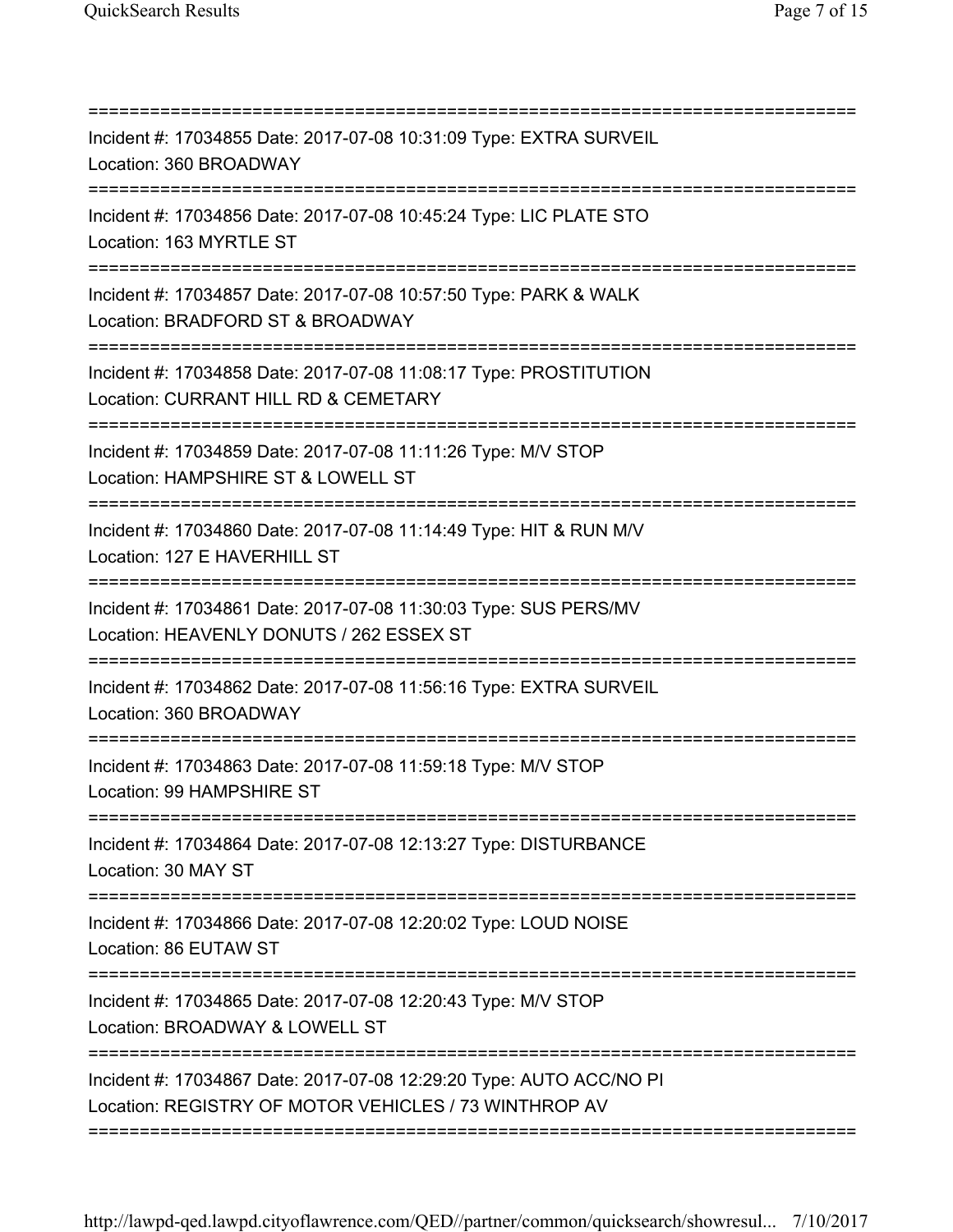| Incident #: 17034868 Date: 2017-07-08 12:30:59 Type: DRUG OVERDOSE<br>Location: COMMON ST & LAWRENCE ST   |
|-----------------------------------------------------------------------------------------------------------|
| Incident #: 17034869 Date: 2017-07-08 12:38:34 Type: INVEST CONT<br>Location: 31 MAY ST                   |
| Incident #: 17034870 Date: 2017-07-08 12:41:36 Type: MAL DAMAGE<br>Location: 108 HANCOCK ST               |
| Incident #: 17034871 Date: 2017-07-08 12:45:35 Type: INVEST CONT<br>Location: 10 SAXONIA AV               |
| Incident #: 17034872 Date: 2017-07-08 12:51:07 Type: UNWANTEDGUEST<br>Location: 30 MAY ST                 |
| Incident #: 17034873 Date: 2017-07-08 12:54:40 Type: SUS PERS/MV<br>Location: 2 APPLETON WY               |
| Incident #: 17034875 Date: 2017-07-08 13:01:51 Type: CK WELL BEING<br>Location: 16 HALL ST                |
| Incident #: 17034874 Date: 2017-07-08 13:05:21 Type: AUTO ACC/PI<br>Location: JOSEPHINE AVE & WILLIAMS ST |
| Incident #: 17034878 Date: 2017-07-08 13:13:23 Type: THREATS<br>Location: 47 BOXFORD ST                   |
| Incident #: 17034876 Date: 2017-07-08 13:13:37 Type: M/V STOP<br><b>Location: PARKER ST</b>               |
| Incident #: 17034877 Date: 2017-07-08 13:14:14 Type: M/V STOP<br>Location: 319 ESSEX ST                   |
| Incident #: 17034879 Date: 2017-07-08 13:27:07 Type: LOUD NOISE<br>Location: 243 ERVING AV                |
| Incident #: 17034880 Date: 2017-07-08 13:30:35 Type: ANIMAL COMPL<br>Location: 65 BROOK ST                |
| Incident #: 17034881 Date: 2017-07-08 13:40:03 Type: AUTO ACC/NO PI                                       |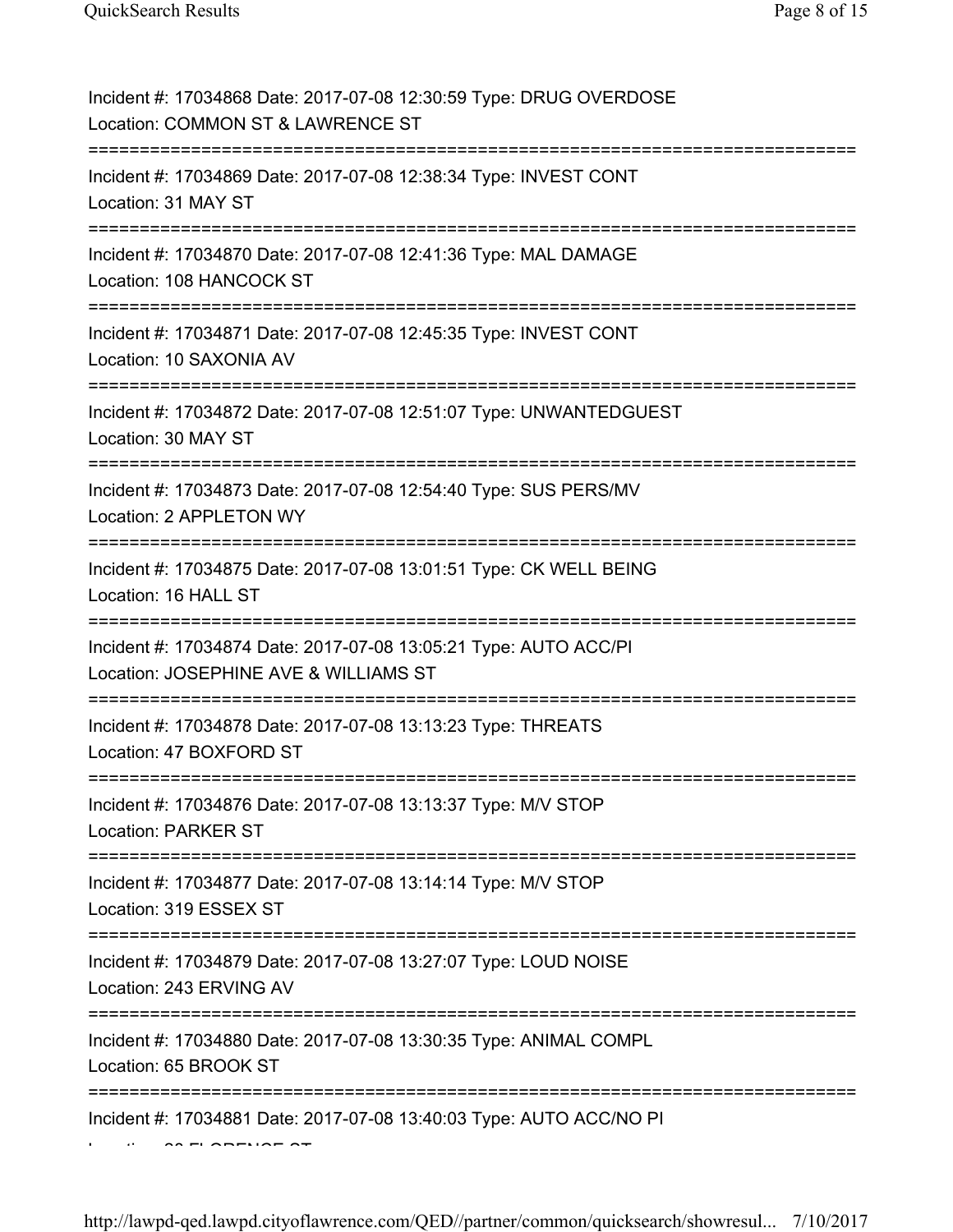| Incident #: 17034882 Date: 2017-07-08 13:40:34 Type: ALARM/BURG<br>Location: CURRIER RESD / 21 PEARL ST<br>========================    |
|----------------------------------------------------------------------------------------------------------------------------------------|
| Incident #: 17034883 Date: 2017-07-08 14:04:26 Type: AUTO ACC/PI<br>Location: COMMON ST & JACKSON ST                                   |
| Incident #: 17034884 Date: 2017-07-08 14:08:22 Type: M/V STOP<br><b>Location: CLIFTON ST</b><br>:========================              |
| Incident #: 17034885 Date: 2017-07-08 14:11:00 Type: M/V STOP<br>Location: BOXFORD ST & WINTHROP AV                                    |
| Incident #: 17034886 Date: 2017-07-08 14:11:30 Type: EXTRA SURVEIL<br>Location: CLIFTON ST                                             |
| Incident #: 17034887 Date: 2017-07-08 14:14:23 Type: DOMESTIC/PAST<br>Location: RAILROAD ST                                            |
| Incident #: 17034888 Date: 2017-07-08 14:19:52 Type: SUS PERS/MV<br>Location: 51 FULTON ST                                             |
| ==========================<br>Incident #: 17034889 Date: 2017-07-08 14:21:17 Type: AUTO ACC/PI<br>Location: BIRCHWOOD RD & LAWRENCE ST |
| Incident #: 17034890 Date: 2017-07-08 14:28:19 Type: ALARM/BURG<br>Location: 22 ARCHER ST                                              |
| Incident #: 17034891 Date: 2017-07-08 14:41:31 Type: TOW/REPOSSED<br>Location: 210 MERRIMACK ST                                        |
| ===========<br>Incident #: 17034892 Date: 2017-07-08 14:47:55 Type: DISTURBANCE<br>Location: HIGGINS STATE POOL / 180 CRAWFORD ST      |
| Incident #: 17034896 Date: 2017-07-08 14:48:11 Type: UNKNOWN PROB<br>Location: 25 BOWDOIN ST                                           |
| Incident #: 17034893 Date: 2017-07-08 14:49:38 Type: AUTO ACC/NO PI<br>Location: 70 NEWBURY ST                                         |
|                                                                                                                                        |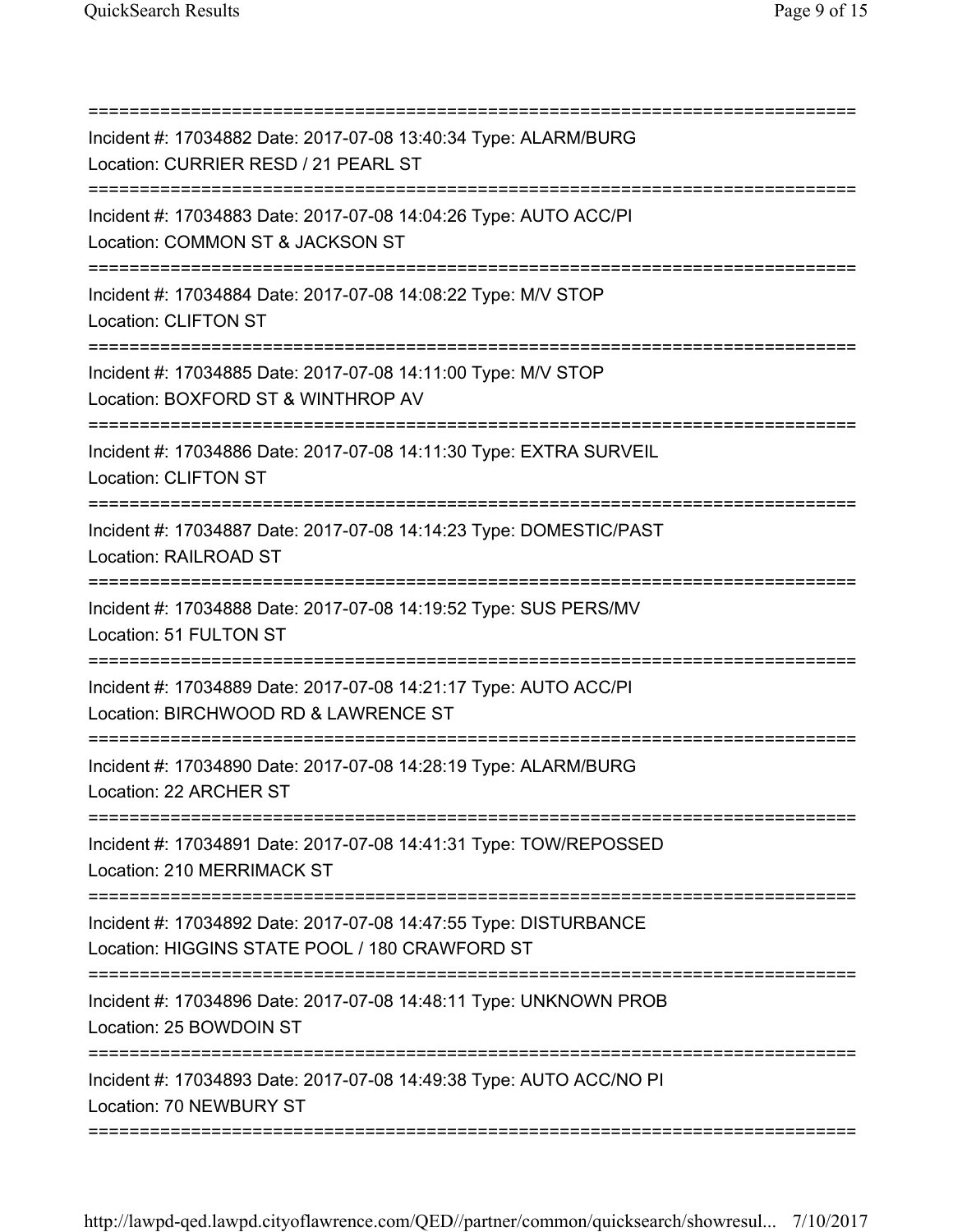| Incident #: 17034894 Date: 2017-07-08 14:51:09 Type: EXTRA SURVEIL<br>Location: 360 BROADWAY                                           |
|----------------------------------------------------------------------------------------------------------------------------------------|
| Incident #: 17034895 Date: 2017-07-08 14:52:14 Type: M/V STOP<br>Location: 237 BROADWAY                                                |
| Incident #: 17034897 Date: 2017-07-08 14:58:00 Type: ALARM/BURG<br>Location: FROST SCHOOL / 33 HAMLET ST                               |
| Incident #: 17034898 Date: 2017-07-08 15:11:22 Type: SUS PERS/MV<br>Location: 31 FULTON ST                                             |
| Incident #: 17034899 Date: 2017-07-08 15:36:16 Type: SUICIDE ATTEMPT<br>Location: 48 TRENTON ST #APT1                                  |
| Incident #: 17034900 Date: 2017-07-08 15:46:14 Type: M/V STOP<br>Location: HAVERHILL ST & LAWRENCE ST                                  |
| Incident #: 17034901 Date: 2017-07-08 15:59:10 Type: NOISE ORD<br>Location: E HAVERHILL ST & ELM ST                                    |
| Incident #: 17034902 Date: 2017-07-08 16:00:51 Type: MAL DAMAGE<br>Location: 33 PERRY AV                                               |
| Incident #: 17034903 Date: 2017-07-08 16:02:41 Type: MV/BLOCKING<br>Location: 600 ESSEX ST                                             |
| Incident #: 17034904 Date: 2017-07-08 16:10:34 Type: M/V STOP<br>Location: HAVERHILL ST & JACKSON ST                                   |
| Incident #: 17034905 Date: 2017-07-08 16:24:27 Type: NOISE ORD<br>Location: 105 FARNHAM ST                                             |
| Incident #: 17034906 Date: 2017-07-08 16:27:10 Type: M/V STOP<br>Location: UNION ST                                                    |
| :==================================<br>Incident #: 17034907 Date: 2017-07-08 16:50:27 Type: LOST PROPERTY<br>Location: 310 LAWRENCE ST |
| Incident #: 17034908 Date: 2017-07-08 16:55:51 Type: E911 HANGUP                                                                       |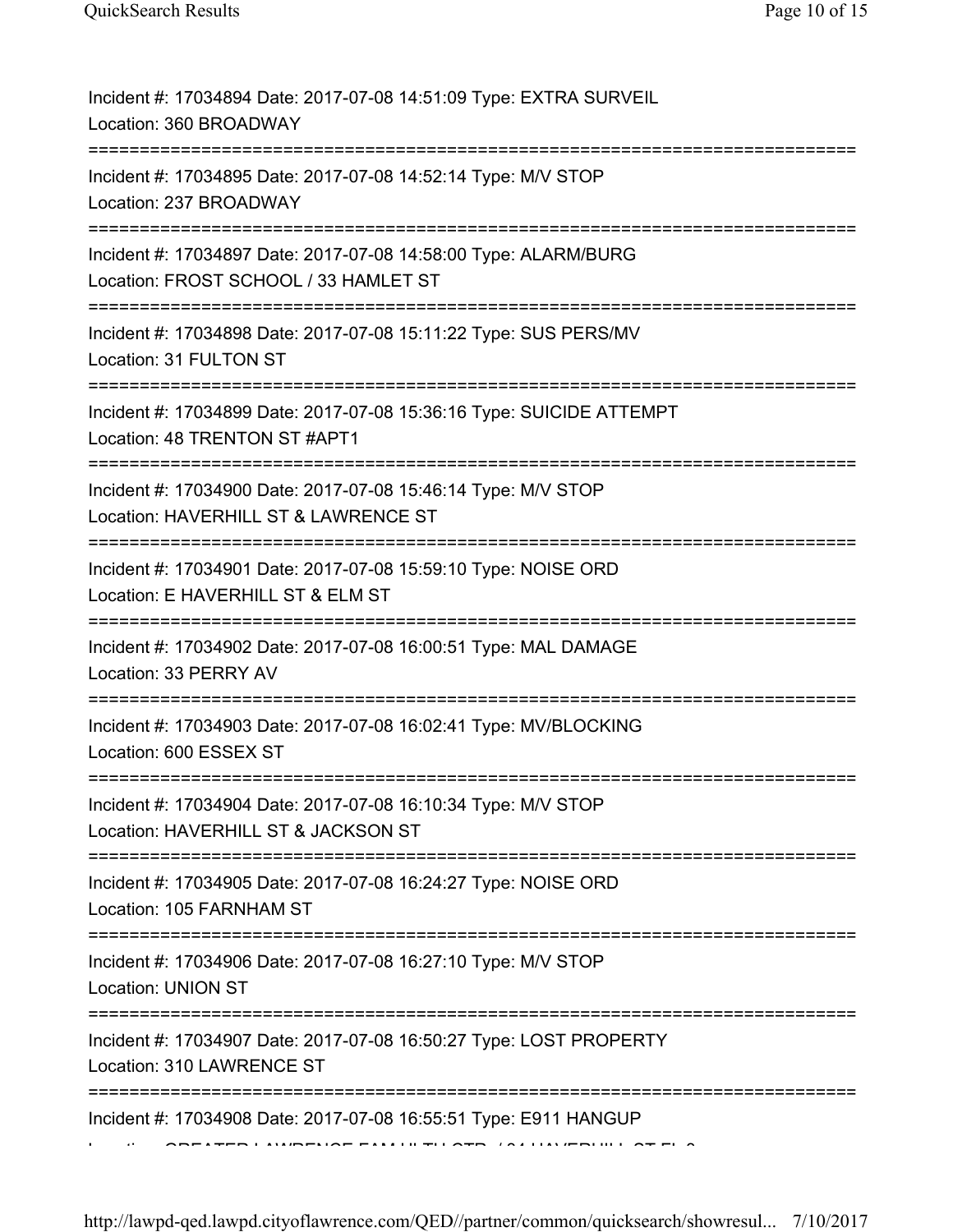| Incident #: 17034909 Date: 2017-07-08 17:15:06 Type: LARCENY/PAST<br>Location: 5 STAR TRANSPORTATION / 600 ESSEX ST<br>=================================== |
|------------------------------------------------------------------------------------------------------------------------------------------------------------|
| Incident #: 17034910 Date: 2017-07-08 17:16:45 Type: AUTO ACC/PI<br>Location: MARKET ST & SALEM ST                                                         |
| Incident #: 17034911 Date: 2017-07-08 17:35:40 Type: UNWANTEDGUEST<br>Location: 171 GARDEN ST FL 2                                                         |
| Incident #: 17034912 Date: 2017-07-08 17:38:16 Type: NOISE ORD<br>Location: 68 EUTAW ST                                                                    |
| Incident #: 17034914 Date: 2017-07-08 17:46:51 Type: M/V STOP<br>Location: BENNINGTON ST & CHESTNUT ST                                                     |
| Incident #: 17034913 Date: 2017-07-08 17:48:14 Type: MEDIC SUPPORT<br>Location: 77 S UNION ST                                                              |
| Incident #: 17034915 Date: 2017-07-08 17:59:02 Type: DRUG VIO<br>Location: 144 LAWRENCE ST                                                                 |
| Incident #: 17034916 Date: 2017-07-08 18:03:14 Type: HIT & RUN M/V<br>Location: TRIPOLI BAKERY INC / 106 COMMON ST                                         |
| Incident #: 17034918 Date: 2017-07-08 18:05:13 Type: SHOPLIFTING<br>Location: CVS PHARMACY / 266 BROADWAY<br>===================================           |
| Incident #: 17034917 Date: 2017-07-08 18:05:27 Type: M/V STOP<br>Location: MARKET ST & SALEM ST                                                            |
| Incident #: 17034919 Date: 2017-07-08 18:29:04 Type: M/V STOP<br>Location: 232 COMMON ST                                                                   |
| Incident #: 17034920 Date: 2017-07-08 19:12:07 Type: NOISE ORD<br>Location: BOAT DOCK / EVERETT ST & ROWE ST                                               |
| Incident #: 17034921 Date: 2017-07-08 19:22:05 Type: DRUG OVERDOSE<br>Location: AMESBURY ST & COMMON ST                                                    |
|                                                                                                                                                            |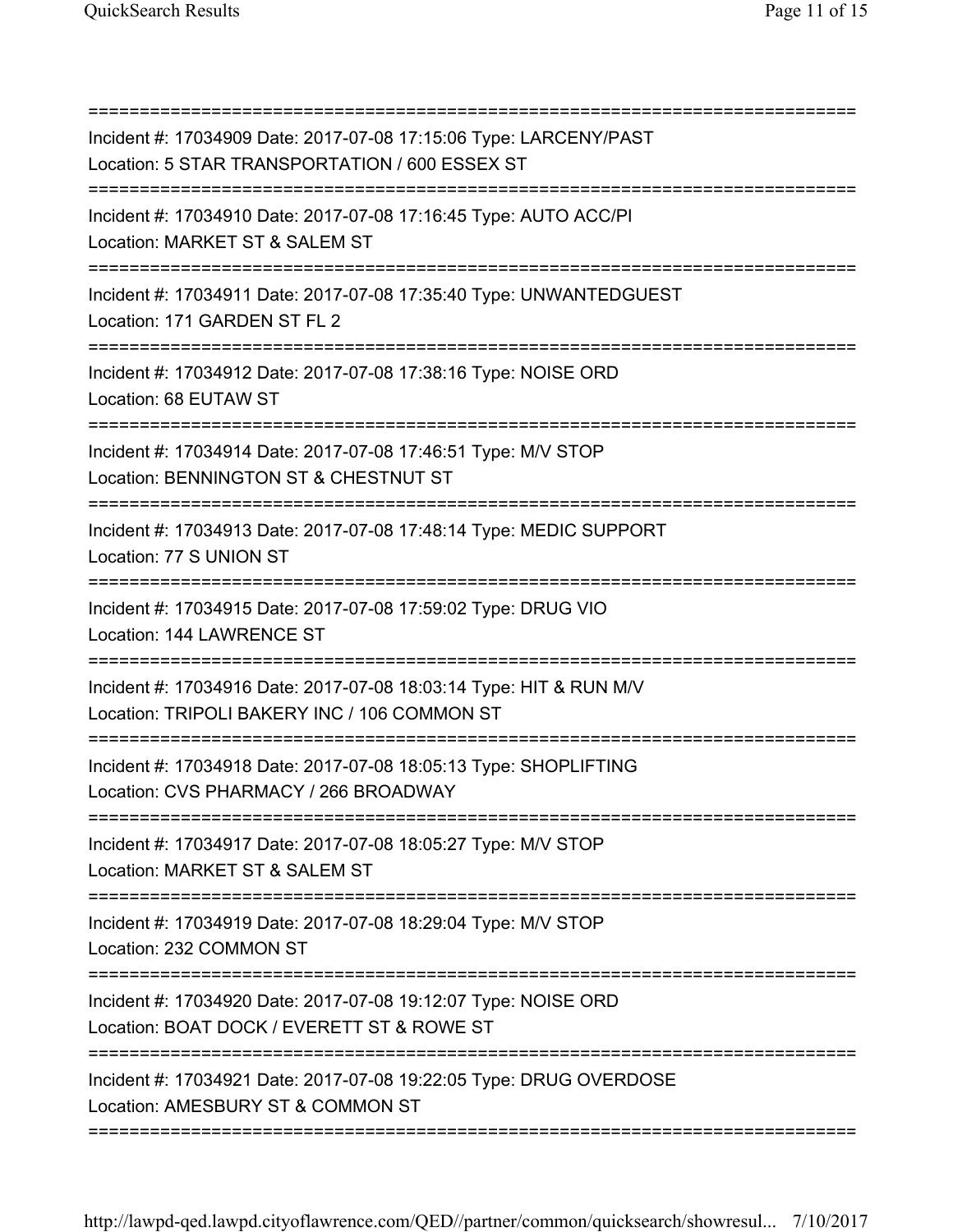| Incident #: 17034922 Date: 2017-07-08 19:22:59 Type: B&E/ATTEMPY<br>Location: PANADERIA CHAPIN BAKERY / 265 BROADWAY |
|----------------------------------------------------------------------------------------------------------------------|
| Incident #: 17034923 Date: 2017-07-08 19:31:09 Type: B&E/MV/PAST<br>Location: 61 AVON ST                             |
| Incident #: 17034924 Date: 2017-07-08 19:33:42 Type: NOISE ORD<br>Location: 24 ORCHARD ST                            |
| Incident #: 17034925 Date: 2017-07-08 19:38:18 Type: NOISE ORD<br>Location: HAFFNERS / 69 PARKER ST                  |
| Incident #: 17034926 Date: 2017-07-08 20:12:42 Type: NOISE ORD<br>Location: 5 WOOD LN                                |
| Incident #: 17034927 Date: 2017-07-08 20:20:30 Type: LARCENY/PAST<br>Location: 287 S BROADWAY FL 1                   |
| Incident #: 17034930 Date: 2017-07-08 20:23:32 Type: GENERAL SERV<br>Location: ESSEX MARKET / 175 ESSEX ST           |
| Incident #: 17034928 Date: 2017-07-08 20:25:57 Type: NOISE ORD<br>Location: MERRIMACK VIEW CT & RIVER BANK           |
| Incident #: 17034929 Date: 2017-07-08 20:31:39 Type: STOL/MV/PAS<br>Location: 360 BROADWAY                           |
| Incident #: 17034932 Date: 2017-07-08 20:36:02 Type: CK WELL BEING<br>Location: 4 SARGENT ST                         |
| Incident #: 17034931 Date: 2017-07-08 20:36:07 Type: M/V STOP<br>Location: ESSEX ST & HAMPSHIRE ST                   |
| Incident #: 17034936 Date: 2017-07-08 20:38:48 Type: CK WELL BEING<br>Location: 53A EUTAW ST                         |
| Incident #: 17034933 Date: 2017-07-08 20:39:37 Type: MV/BLOCKING<br>Location: CAMBRIDGE ST & WINTHROP AV             |
| Incident #: 17034934 Date: 2017-07-08 20:42:29 Type: CK WELL BEING                                                   |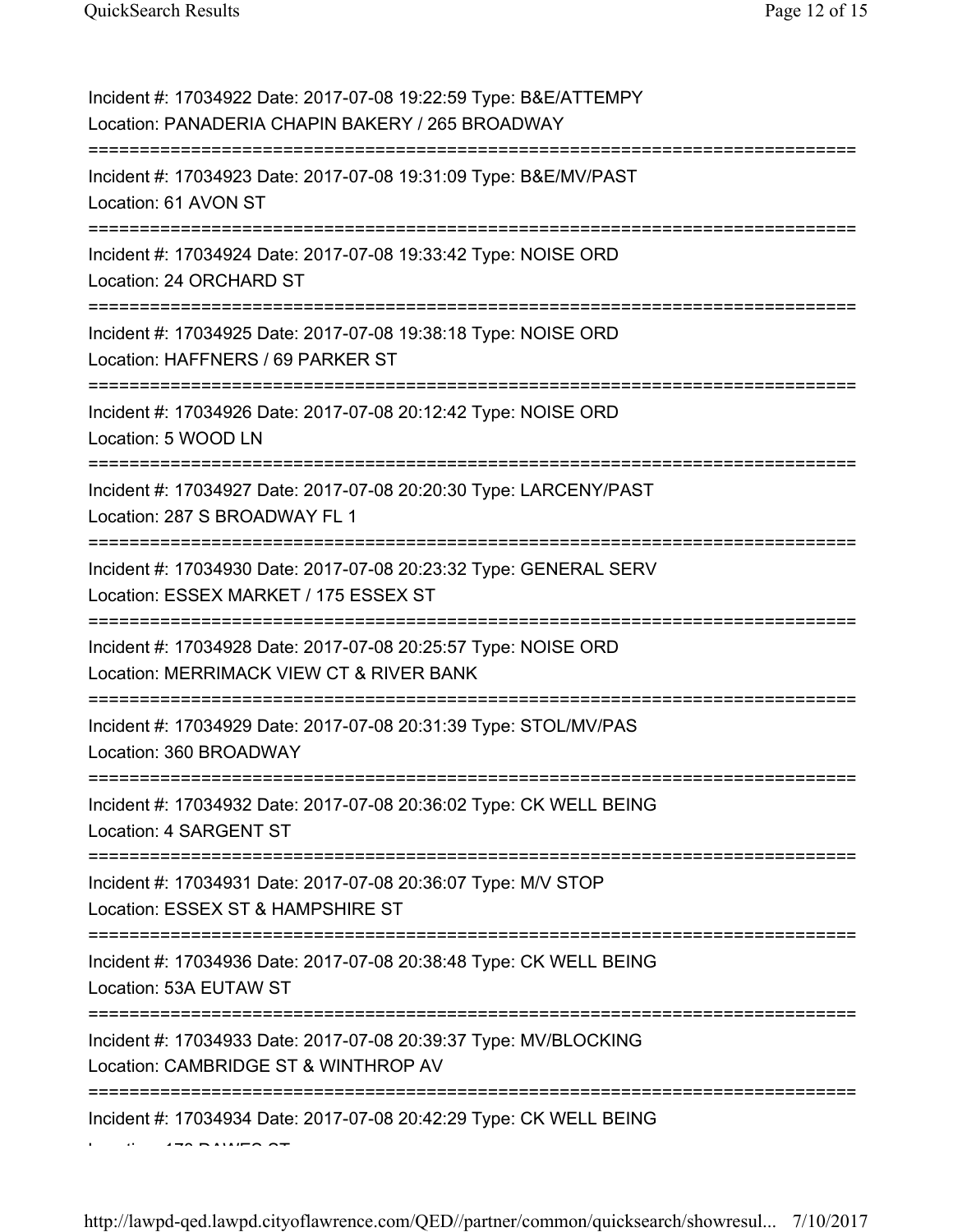| Incident #: 17034935 Date: 2017-07-08 20:43:45 Type: CK WELL BEING<br>Location: 475 BROADWAY #6<br>.====================================         |
|--------------------------------------------------------------------------------------------------------------------------------------------------|
| Incident #: 17034937 Date: 2017-07-08 21:08:38 Type: DRUG OVERDOSE<br>Location: HAMPSHIRE ST & LEBANON ST<br>=================================== |
| Incident #: 17034940 Date: 2017-07-08 21:10:05 Type: AUTO ACC/PI<br>Location: CANAL ST & UNION ST                                                |
| Incident #: 17034938 Date: 2017-07-08 21:11:01 Type: DRUG VIO<br>Location: 50 HIGH ST                                                            |
| Incident #: 17034939 Date: 2017-07-08 21:11:35 Type: B&E/PAST<br>Location: 82 JACKSON ST FL 3                                                    |
| Incident #: 17034941 Date: 2017-07-08 21:19:18 Type: DISABLED MV<br>Location: BODWELL ST                                                         |
| Incident #: 17034942 Date: 2017-07-08 21:26:38 Type: NOISE ORD<br>Location: 36 ADAMS ST                                                          |
| Incident #: 17034943 Date: 2017-07-08 21:37:32 Type: NOISE ORD<br>Location: 484 HAVERHILL ST                                                     |
| Incident #: 17034945 Date: 2017-07-08 21:45:35 Type: AUTO ACC/PI<br>Location: HAVERHILL ST & JACKSON ST                                          |
| Incident #: 17034944 Date: 2017-07-08 21:46:55 Type: DISORDERLY<br>Location: POLLO CENTRO / 105 BROADWAY                                         |
| Incident #: 17034946 Date: 2017-07-08 22:01:13 Type: ALARM/BURG<br>Location: MAYLEN BOUTIQUE / 527 BROADWAY                                      |
| Incident #: 17034947 Date: 2017-07-08 22:07:18 Type: NOISE ORD<br>Location: 60 FERRY ST                                                          |
| Incident #: 17034948 Date: 2017-07-08 22:23:57 Type: NOISE ORD<br>Location: 27 PARKER ST                                                         |
|                                                                                                                                                  |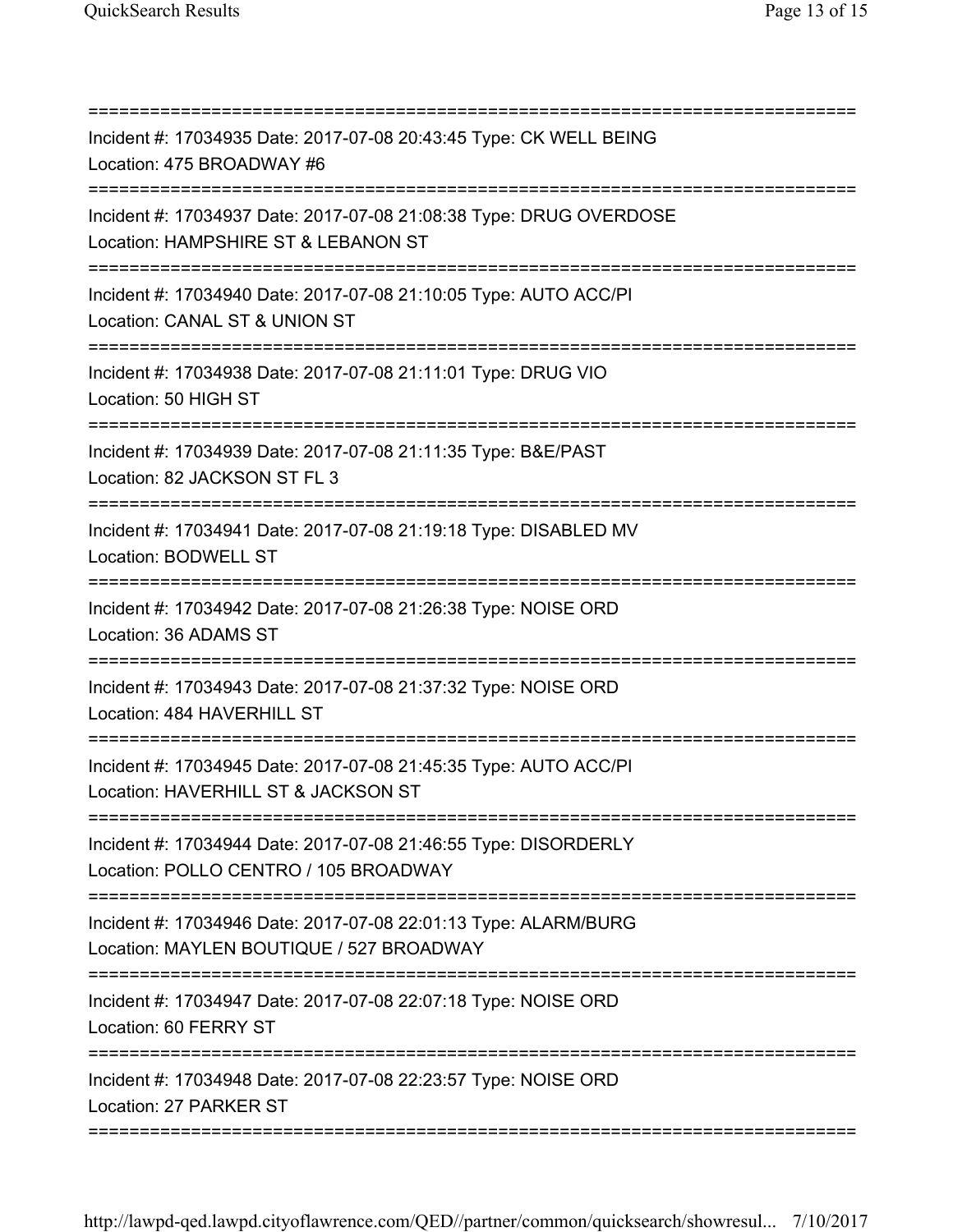| Incident #: 17034949 Date: 2017-07-08 22:26:40 Type: M/V STOP<br><b>Location: BEACON ST</b>                                        |
|------------------------------------------------------------------------------------------------------------------------------------|
| Incident #: 17034950 Date: 2017-07-08 22:26:54 Type: SUICIDE ATTEMPT<br>Location: 8 WOODLAND ST FL 2                               |
| Incident #: 17034951 Date: 2017-07-08 22:28:40 Type: NOISE ORD<br>Location: 140 HIGH ST                                            |
| Incident #: 17034952 Date: 2017-07-08 22:38:51 Type: M/V STOP<br>Location: 265 ESSEX ST                                            |
| Incident #: 17034953 Date: 2017-07-08 22:39:15 Type: SUS PERS/MV<br>Location: 690 HAVERHILL ST                                     |
| Incident #: 17034954 Date: 2017-07-08 22:40:22 Type: NOISE ORD<br>Location: 75 BUNKERHILL ST                                       |
| Incident #: 17034955 Date: 2017-07-08 22:41:27 Type: NOISE ORD<br>Location: 291 HOWARD ST                                          |
| Incident #: 17034956 Date: 2017-07-08 22:49:58 Type: NOISE ORD<br>Location: 2 WOODLAND CT                                          |
| Incident #: 17034957 Date: 2017-07-08 22:58:37 Type: SUICIDE ATTEMPT<br>Location: 123 DRACUT ST FL 1                               |
| Incident #: 17034958 Date: 2017-07-08 23:03:48 Type: NOISE ORD<br><b>Location: PERRY AV</b><br>===========                         |
| Incident #: 17034959 Date: 2017-07-08 23:09:19 Type: CK WELL BEING<br>Location: 119 CHESTER ST #B                                  |
| Incident #: 17034961 Date: 2017-07-08 23:10:53 Type: MV/BLOCKING<br>Location: JACKSON ST & METHUEN ST<br>------------------------- |
| Incident #: 17034960 Date: 2017-07-08 23:11:41 Type: NOISE ORD<br>Location: LAFAYETTE AV                                           |
| Incident #: 17034962 Date: 2017-07-08 23:18:52 Type: M/V STOP                                                                      |